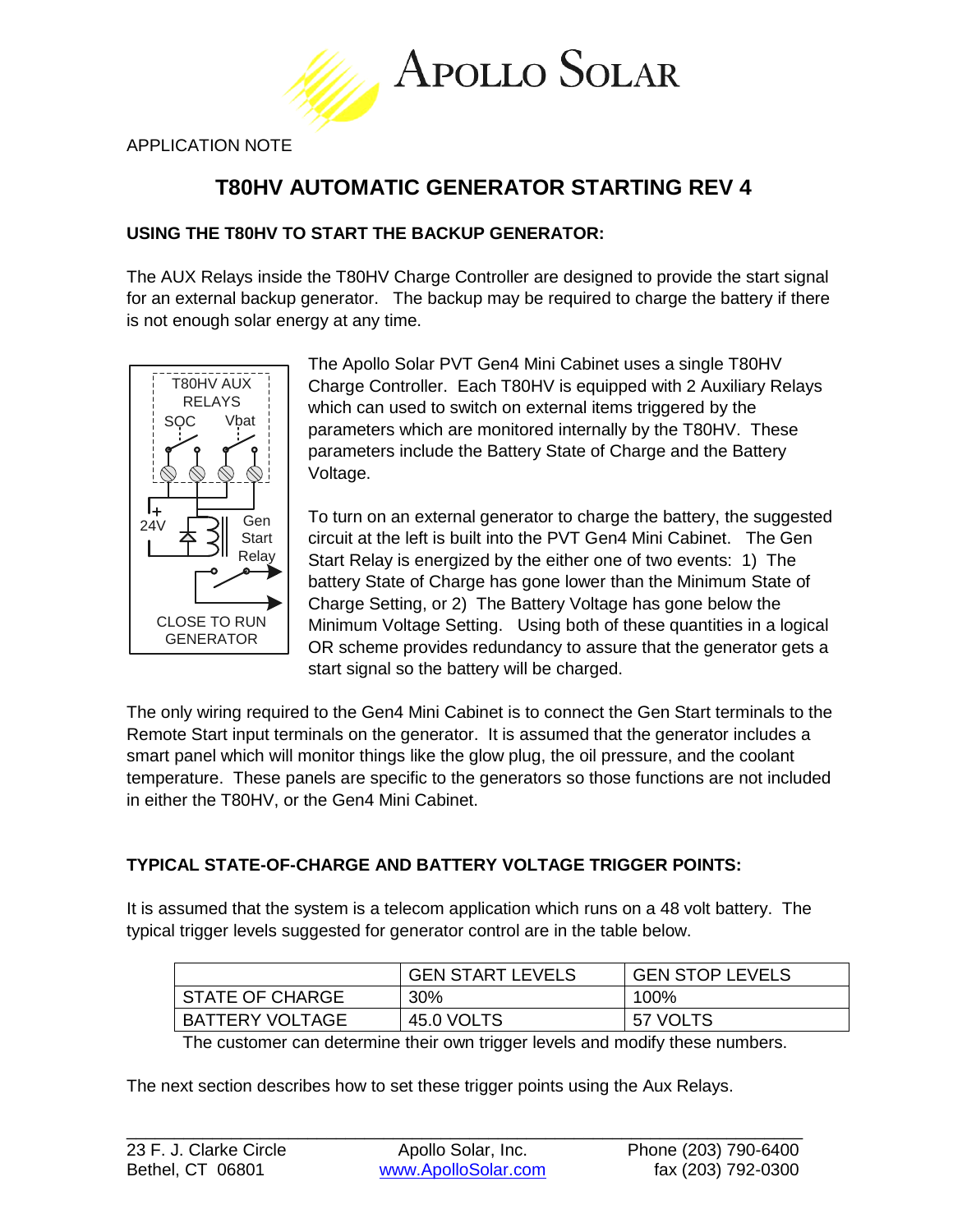## **SETTING UP THE T80HV AUX RELAYS:**

This section describes the setting of the Battery Voltage trigger point.

From the Main Screen of the T80:

|          |  |  | $=  X X X$    |     |            | <u>IXIV</u> |                      | X X |  |  | X A m p s'    |             |  |
|----------|--|--|---------------|-----|------------|-------------|----------------------|-----|--|--|---------------|-------------|--|
|          |  |  | $=$ $\vert$ 0 | X X |            | X V         |                      | X X |  |  | X A m p s'    |             |  |
| B        |  |  |               |     |            |             | $S[O C  =  X X X $ % |     |  |  | X X X X X X X |             |  |
| <b>S</b> |  |  |               |     | <b>SIO</b> |             |                      |     |  |  |               | $\circledR$ |  |

1. Press Button #1 (SETUP). The following screen will be displayed:

| ı S |  | D |   | S |        |   | <b>EICI</b> |   |   |   |    |     |  |
|-----|--|---|---|---|--------|---|-------------|---|---|---|----|-----|--|
| B   |  |   |   | Q |        | A |             | M | S | C | M  |     |  |
| А   |  |   | A |   | Y<br>Λ | າ | Е.          | M |   |   | 10 | IR. |  |
| M   |  |   |   |   |        |   |             |   | S |   | N. |     |  |

- 2. Press Button #4 (NEXT) until AUX1 is flashing.
- 3. Press Button#3 (YES). The following screen will be displayed:

| l R      | Ε |                             | A | ν | 4 |   |   | $M[O D E]=$ |  |  |  |   | C |   |  |
|----------|---|-----------------------------|---|---|---|---|---|-------------|--|--|--|---|---|---|--|
|          |   |                             |   |   |   |   |   |             |  |  |  |   |   |   |  |
|          |   |                             |   |   |   |   |   |             |  |  |  |   |   |   |  |
| <b>B</b> | Α | $\left( \mathbf{C} \right)$ | K |   |   | n | N |             |  |  |  | D | O | N |  |

4. Press Button # 3 (+) 2 times. The following screen will be displayed:

| R   |       | L[A] |  |    | $\vert$ 1 $\vert$ |   | $ M O D E = $ |  |                 | B A T |   |  |  |
|-----|-------|------|--|----|-------------------|---|---------------|--|-----------------|-------|---|--|--|
|     |       |      |  | XX |                   |   | <b>VIXVI</b>  |  |                 | X X X |   |  |  |
| M   |       | N    |  |    | N                 |   |               |  | $\therefore$ MM |       | R |  |  |
| l B | A C K |      |  |    |                   | - |               |  |                 |       |   |  |  |

- 5. Press Button #4 (NEXT) to select the ON Voltage setting.
- 6. Use Button #2 (-) and Button #3 (+) to adjust the voltage at which you want the Relay to **close**.
- 7. Press Button #4 (NEXT) to select the OFF Voltage setting.
- 8. Use Button #2 (-) and Button #3 (+) to adjust the voltage at which you want the Relay to **open**.
- 9. Press Button #4 (NEXT) to select the Minimum On Time.
- 10. Use Button #2 (-) and Button #3 (+) to adjust the time that you want the relay to stay closed once it is triggered.
- 11. Press Button #4 (NEXT) to exit the Aux1 setup screen. The setup is complete.

The process is repeated to set the Battery State of Charge (SOC) trigger points.

\_\_\_\_\_\_\_\_\_\_\_\_\_\_\_\_\_\_\_\_\_\_\_\_\_\_\_\_\_\_\_\_\_\_\_\_\_\_\_\_\_\_\_\_\_\_\_\_\_\_\_\_\_\_\_\_\_\_\_\_\_\_\_\_\_\_\_\_\_\_\_\_\_\_